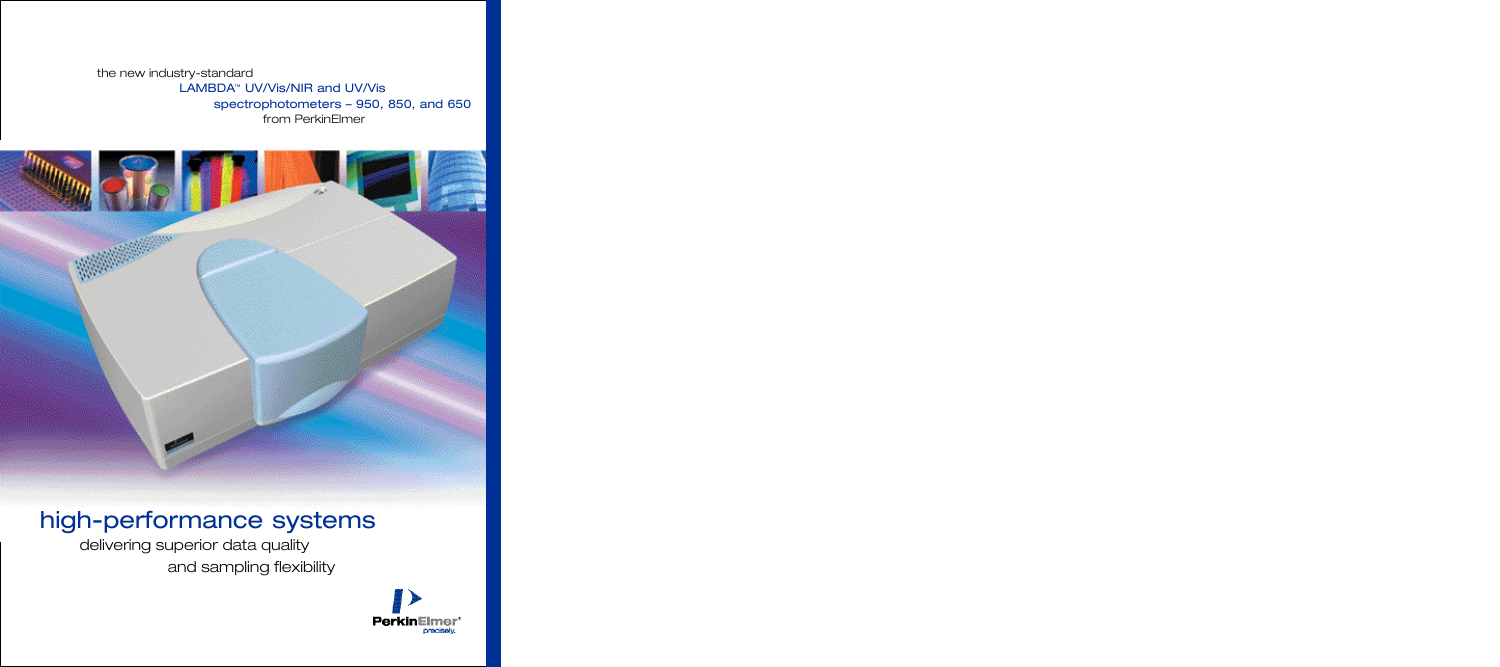Dear Analytical Scientist:

PerkinElmer's LAMBDA™ Series UV/Vis/NIR and UV/Vis spectrophotometers have consistently offered best-in-class accuracy, precision and reproducibility to scientists for nearly 50 years. For sampling flexibility and superior data quality, our instruments have become the standard in thousands of laboratories, in multiple industries worldwide. Building on this tradition of excellence, the new high-performance, innovative LAMBDA 950/850/650 range confirms our leadership in UV/Vis/NIR and UV/Vis spectroscopy.

# **Designed by scientists – for scientists.**

We designed the LAMBDA 950/850/650 Series knowing the complex requirements of today's laboratories. When we queried our customers and industry experts, users overwhelmingly requested greater flexibility and easier-to-use and more functional accessories, along with the ability to produce results more quickly, and advanced software routines. As a result, the new LAMBDA Series offers an unmatched range of snap-in sampling modules, as well as newly engineered workflow software, ensuring increased productivity. We've also redesigned the LAMBDA Series for the highest spectroscopic performance. PerkinElmer is proud to introduce several new advanced features and accessories, including the industry's first fully automated Universal Reflectance Accessory (URA). Our URA, which completely redefines and simplifies variable angle absolute reflectance analysis, reduces set-up time and increases throughput for a broad range of tough measurements.

## **Everything you need, we thought of.**

No matter what your industry – from optical coatings to life sciences to glass – and whether you need to analyze optics, flat panel displays or semiconductors – the LAMBDA 950/850/650 Series provides the high standards of results, accuracy and quality that have made PerkinElmer the industry leader.

# **Questions? Concerns? PerkinElmer wants to hear from you.**

We hope you'll read through the brochure to learn about the features designed for laboratories like yours, and why they make LAMBDA spectrophotometers the standard for demanding UV/Vis/NIR and UV/Vis sampling. Or, for industry-specific questions and instrumentation information, contact a PerkinElmer representative at 1 (800) 250-6070 ext. 800 or visit www.perkinelmer.com/lambda.

Yours truly,

Peter Coggins, PhD President PerkinElmer Life and Analytical Sciences

| The facts at a glance                                                                                                                                           |           |
|-----------------------------------------------------------------------------------------------------------------------------------------------------------------|-----------|
| Increased flexibility and convenience<br>Setting the standard for convenience<br>Engineered with smart flexibility<br>The Universal Reflectance Accessory (URA) | pp. 4-5   |
| Maximum versatility delivering<br>optimal performance                                                                                                           | pp. 6-7   |
| System specifications                                                                                                                                           | pp. 8-9   |
| Inside the LAMBDA                                                                                                                                               | pp. 10-11 |
| UV WinLab™ software<br>Maximum flexibility<br>Security features                                                                                                 | p. 12     |
| PerkinElmer support and service                                                                                                                                 | p. 13     |





the new LAMBDA Series introduces

intelligent modules and accessories designed to enhance flexibility, productivity and convenience in your lab

PerkinElmer introduces a range of state-of-the-art spectrophotometers featuring innovative, quick-change, intelligent accessories, along with an expanded range of new options, tools and software. Our new systems minimize non-productive time spent on set-up and alignment, and offer something that is available nowhere else – PerkinElmer's reputation for excellence, along with our outstanding global service organization.

# **Maximizing consistent results**

At PerkinElmer, we know the importance of delivering the highest reliability and data integrity on the most demanding of samples. Whether you need to measure the absolute reflectance of coatings at variable angles, characterize optical filters, or analyze highly absorbing liquids, the LAMBDA™ 950/850/650 Series produces the most consistent, accurate results in the industry.

## **Designed for demanding analysis**

With a wide-range of intelligent modules that snap in and out easily, the LAMBDA Series can handle your laboratory's most demanding analyses. Our innovative new high-performance optical bench, intelligent accessories, large automated sampling compartments and easy-to-use analytical software with professional workflow make the new LAMBDA 950/850/650 Series the industry's most capable UV/Vis/NIR and UV/Vis instruments.

# LAMBDA Series: next-generation technology addressing the demands of today's labs

- Highest performance UV/Vis system
- Wavelength range: 175 nm 900 nm
- UV/Vis resolution: 0.05 nm 5.00 nm



*PARTICLE LETT* 

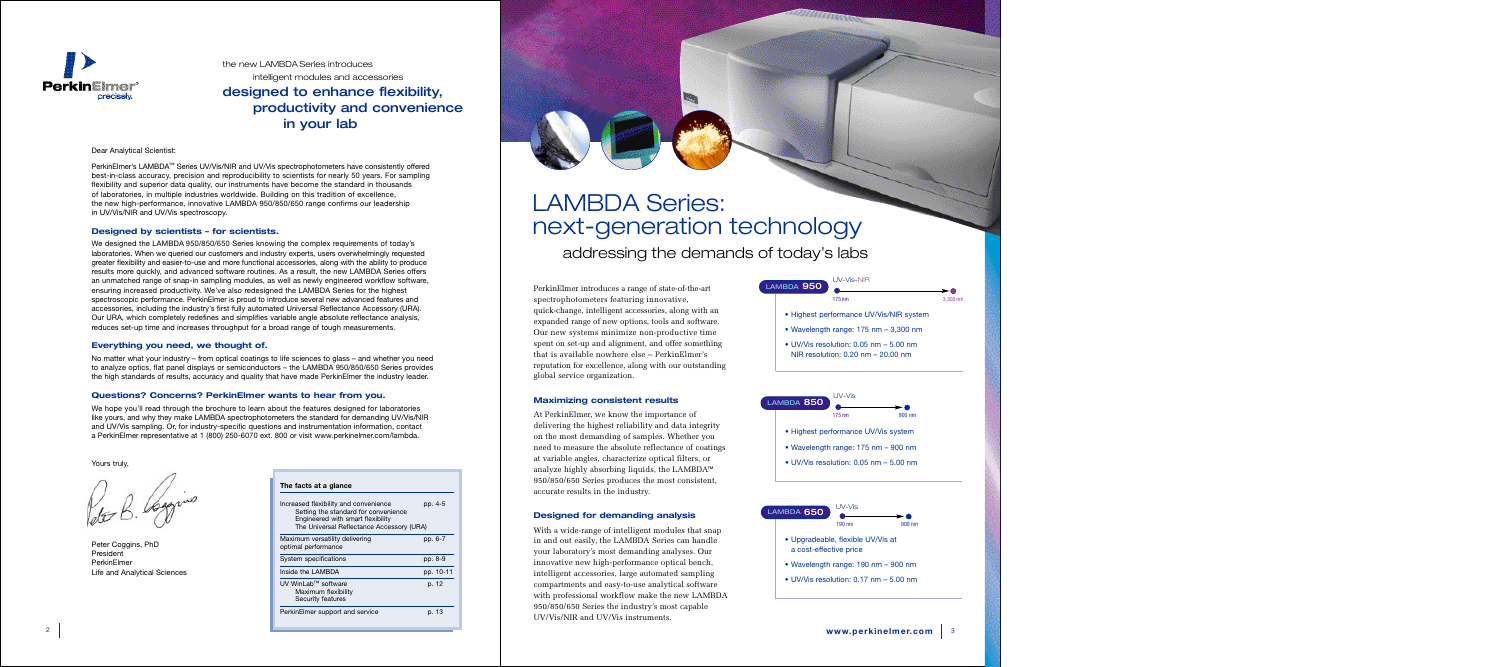An industry first

The LAMBDA™ 950/850/650 Series provides a more convenient and flexible approach to sampling than any other UV/Vis/NIR and UV/Vis system on the market today. Users are able to easily change intelligent sampling modules, and our wide range of accessories reduces the time-consuming complexity of challenging analyses. For example, PerkinElmer's unique new Universal Reflectance Accessory (URA) dramatically simplifies absolute reflectance measurements by increasing automation for a broad range of tough measurements.

# **Setting the standard for convenience**

Improved interchangeability allows sampling modules to simply snap into place. Each one locks into position, requiring no adjustment, saving you valuable time and enabling you to process samples more easily. All key optical components are protected, maintaining critical alignment and minimizing non-productive time. Additionally, the new, easy-to-use UV WinLab™ analytical software with professional workflow streamlines analyses, making the LAMBDA Series the most thorough and capable UV/Vis/NIR and UV/Vis instrument range in the industry.

# **Engineered with smart flexibility**

PerkinElmer has designed the LAMBDA Series to accommodate a wide variety of samples. The dual sample compartments, the largest in the industry, offer multiple options and the versatility to work with diverse samples. The large compartment/detector modules can be rapidly changed from a standard transmission configuration to all of the options necessary in today's busy laboratories, including a 150 mm integrating sphere and a Universal Reflectance Accessory (URA). The General Purpose Optical Bench (GPOB) with magnetic optical mounts allows you to create a customized optical system to handle a wide range of sample types – including lenses and telescopes – giving your lab the ultimate in flexibility.



# The Universal Reflectance Accessory (URA) Only from PerkinElmer

The LAMBDA 950/850/650 Series introduces a breakthrough in high-sensitivity, absolute reflectance measurements – the Universal Reflectance Accessory (URA). The URA dramatically improves on traditional methods of testing by automatically and reproducibly changing the angle with no adjustments to sample or optics, reducing costs and producing results faster. Previously, multi-angle analyses often required three or four conventional accessories and many manual adjustments. Sampling angles are selected with a single mouse click, eliminating time-consuming manual mirror adjustment. In addition, the sample is simply placed onto a horizontal sampling plate, avoiding the inconvenience and damage caused by vertical clamping.

# increased flexibility and convenience from the world leader in UV/Vis/NIR and UV/Vis

# twice the flexibility. twice the ease. two sampling compartments.

# **Rapid-change modular components**

- URA A PerkinElmer exclusive. Automated angle changes no alignment and no adjustments.
- Integrating spheres Many different designs are available diffuse and specular reflectance and diffuse transmittance are easily performed on a huge range of samples.
- GPOB Replaces both sampling areas, offering the largest, most versatile accessory space available.
- **Standard Transmission Optics Including ultra-high** sensitivity UV/Vis and NIR detectors for demanding transmission measurements on liquids and solids.

*See inside spread for details.*

**The dual compartments in the LAMBDA Series are the largest in the industry. The primary compartment is used for a wide range of standard reflectance and transmission accessories and polarizers, while the second is customizable via a number of intelligent sampling modules, including integrating spheres, the URA or transmission optics.**

The dual sampling areas on the LAMBDA™ 950, 850, and 650.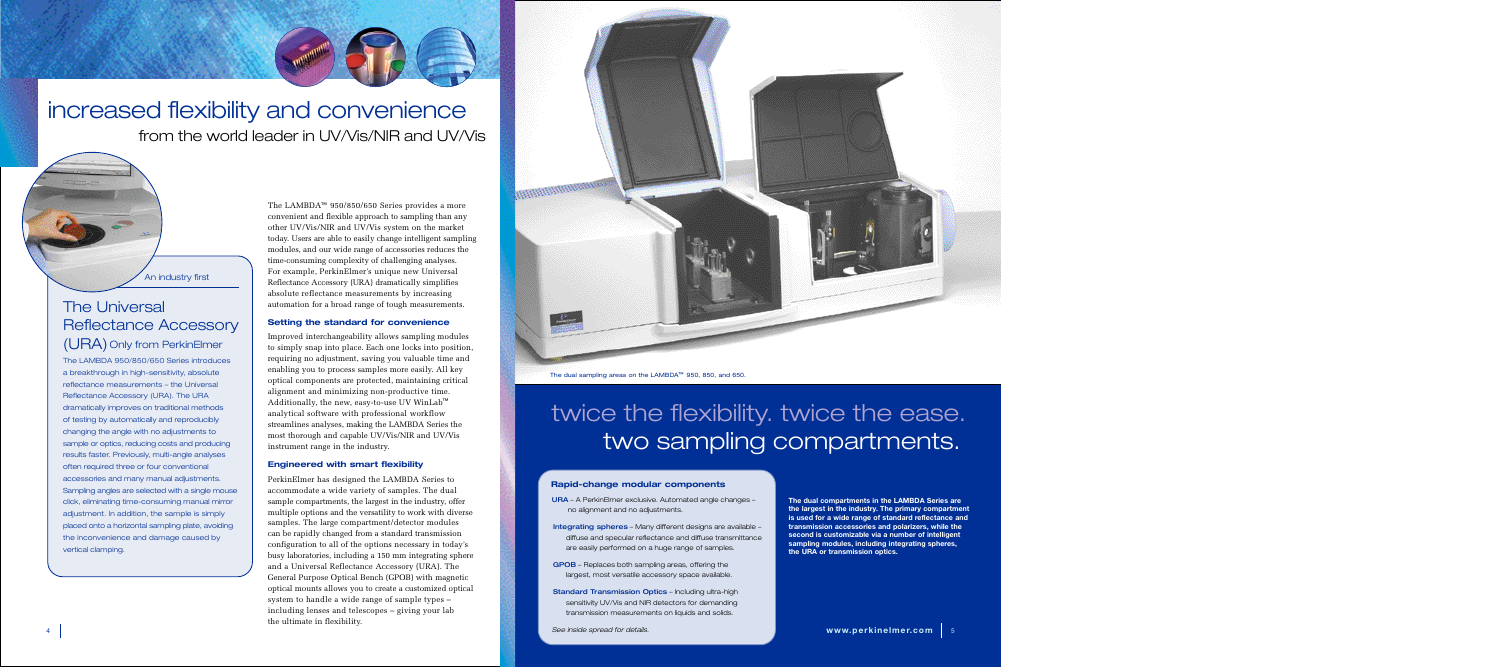## **General Purpose Optical Bench (GPOB) handles a wide range of samples – including lenses and telescopes**

- Replaces both compartments, creating very large sampling area
- Can be configured for custom optical layouts
- Accommodates large and awkwardly shaped samples such as optics, lenses and beamsplitters

## **Sampling modules require only seconds to change**

- Easily changeable to accommodate next sample requirement
- Sample variety will no longer be a bottleneck
- Broader range of users able to run different analyses





**Call 1 (800) 250-6070 ext. 800**\* **to arrange a FREE CONSULTATION with a PerkinElmer LAMBDA specialist,** or e-mail us: lambda@perkinelmer.com www.perkinelmer.com/lambda

\*Phone number is for U.S. and Canada only. For a complete listing of our global offices, visit *www.perkinelmer.com/lasoffices*



## **Universal Reflectance Accessory (URA)**

- Unique to PerkinElmer
- Snap-in module, changes angle automatically
- No alignment or adjustment required



**Unmatched sample compartment size**

- Additional room to mount samples
- More room to work
- Ability to mount polarizers and depolarizers

## **Industry's only dual sampling compartments**

- Snap-in/snap-out for maximum flexibility
- Compartments are quickly and easily reconfigured
- Extra space available for samples, accessories and large integrating spheres

## **Tackles difficult transmission analyses with ease**

- High-sensitivity transmission measurements on liquids and solids
- Turbid and cloudy samples, including DNA, proteins and blood
- Cell changers speed and simplify multi-sample measurements

## **Snap-in integrating spheres to 150 mm**

- 60 mm, 150 mm and detector sphere modules in addition to specialist options
- Transmission, eight-degree reflectance and center mount capability
- $\bullet$  LAMBDA $^{\scriptscriptstyle \textsf{TM}}$  650 is the only instrument in its class offering a true 150 mm integrating sphere

# maximum

# versatility

Taking out the transmission module and replacing it with the Universal Reflectance Accessory (URA)

delivering optimal performance.

9+9 Peltier controlled cell changer automates liquid analyses





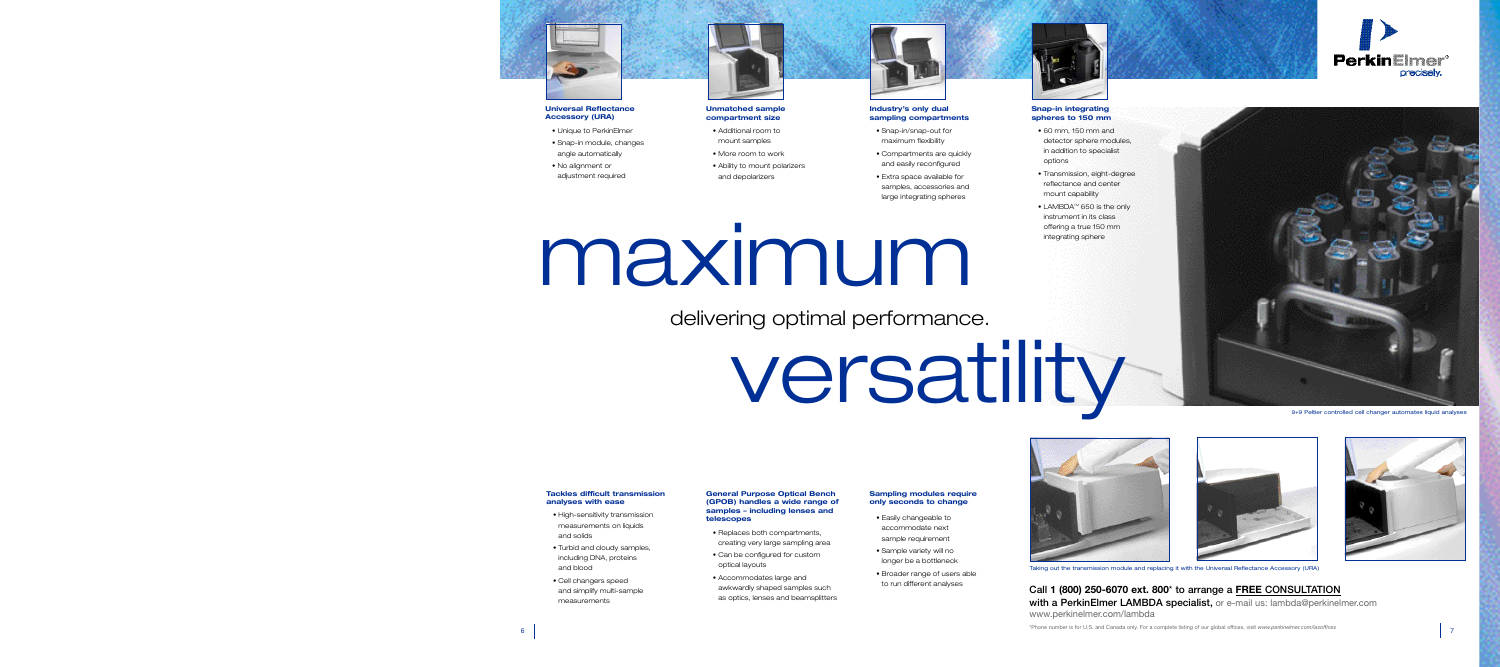# three models – choose the system with the specifications you need

# a wide range of new features for hundreds of applications

|                                           |                     | Which LAMBDA features are designed to help your laboratory? |               |                             |                               |        |                                  |                                 |                |
|-------------------------------------------|---------------------|-------------------------------------------------------------|---------------|-----------------------------|-------------------------------|--------|----------------------------------|---------------------------------|----------------|
|                                           | GLASS.<br>PRODUCTS. | NON-OPTICAL<br>COATINGS.<br><b>PAINTS</b>                   | <b>CRTICS</b> | PHARMA-<br><b>CELTICALS</b> | <b>LIFE</b><br><b>SCIENCE</b> | OOLDR. | <b>OPTICAL</b><br><b>CCATNES</b> | <b>SEM-</b><br><b>CONDUCTOR</b> | <b>TEXTLES</b> |
| <b>Two large</b><br>aample compartments   |                     |                                                             |               |                             |                               |        |                                  |                                 | г              |
| Modular<br>integrating epheres            |                     |                                                             |               |                             |                               |        |                                  |                                 |                |
| <b>URA</b> module                         |                     |                                                             |               |                             |                               |        |                                  |                                 |                |
| <b>GPOB</b>                               |                     |                                                             |               |                             |                               |        |                                  |                                 |                |
| Paltier-controlled<br>multi-cell changers |                     |                                                             |               |                             |                               |        |                                  |                                 |                |
| Polarization/<br>depolerization           |                     |                                                             |               |                             |                               |        |                                  |                                 |                |

**To arrange a free consultation with a PerkinElmer LAMBDA specialist, or to receive application notes or specification sheets for the LAMBDA Series, call 1 (800) 250-6070 ext. 800**\***, or visit www.perkinelmer.com/lambda**

Choose the LAMBDA 950 for ultra-high UV/Vis/NIR performance for wavelengths up to 3,300 nm, highprecision measurements, and for applications such as highly reflective and anti-reflective coatings, color correction coatings, bandpass characteristics of UV, Vis and NIR filters, and more. **LAMBDA 950 LAMBDA 850 LAMBDA 650**

or e-mail us: lambda@perkinelmer.com

\*Phone number is for U.S. and Canada only. For a complete listing of our global offices, visit *www.perkinelmer.com/lasoffices*

The LAMBDA™ Series of UV/Vis/NIR and UV/Vis spectrophotometers is the industry standard for high performance, flexibility and convenience. Each model includes the same range of modular components and snap-in accessories to tackle a range of tough applications. Whatever specifications your laboratory requires, the LAMBDA Series provides best-in-class accuracy, precision and reproducibility.





Choose the LAMBDA 850 for ultra-high UV/Vis performance between 175 nm

and 900 nm. Sun protection, reflectance properties of flat panel display screens, paint films, transmission and reflectance characterization of glass, solar cells, and more.



The cost-effective choice for highperformance UV/Vis measurements between 190 nm and 900 nm – for example, color analysis of paints and textiles, and turbid solutions and enzyme kinetics in life science, biochemistry and pharmaceutical laboratories. The 650 also offers upgradeability in sampling, and offers a 150 mm integrating sphere for ASTM, CIE and DIN measurements.

|                                                  | <b>UV-Vis-NIR</b>                                                      |                                                                                                                                                            | UV-Vis                   |        | UV-Vis           |                          |  |  |
|--------------------------------------------------|------------------------------------------------------------------------|------------------------------------------------------------------------------------------------------------------------------------------------------------|--------------------------|--------|------------------|--------------------------|--|--|
|                                                  | $175 \text{ nm}$                                                       | > 0<br>3,300 nm                                                                                                                                            | $175 \text{ nm}$         | 900 nm | 190 nm           | —<br>900 nm              |  |  |
|                                                  | 950                                                                    |                                                                                                                                                            | 850                      |        | 650              |                          |  |  |
| Principle                                        | Double-beam, double monochromator, ratio recording spectrophotometers. |                                                                                                                                                            |                          |        |                  |                          |  |  |
| <b>Optical System</b>                            |                                                                        | All-reflecting optical system ( $SiO2$ coated) with holographic grating monochromators. Littrow mounting, sample<br>thickness compensated detector optics. |                          |        |                  |                          |  |  |
| <b>Detector</b>                                  | Photomultiplier (UV/Vis),<br>Peltier controlled PbS (NIR)              |                                                                                                                                                            | Photomultiplier (UV/Vis) |        |                  | Photomultiplier (UV/Vis) |  |  |
| <b>UV/Vis Resolution</b>                         | $\leq 0.05$ nm                                                         |                                                                                                                                                            | $\leq 0.05$ nm           |        | $\leq 0.17$ nm   |                          |  |  |
| <b>NIR Resolution</b>                            | $\leq 0.20$ nm                                                         |                                                                                                                                                            |                          |        |                  |                          |  |  |
| Stray Light at 220 nm<br>(10g/l NaI ASTM method) | $\leq 0.00007$ %T                                                      |                                                                                                                                                            | $\leq 0.00007$ %T        |        | $\leq 0.0001$ %T |                          |  |  |
| <b>Photometric Range</b>                         | <b>8A</b>                                                              |                                                                                                                                                            | <b>8A</b>                |        | 6A               |                          |  |  |

See specification sheet for full details. For the 950 and 850 ask for specification sheet number 006991\_12 and for the 650 ask for the specification sheet number 006991\_00. These specifications are guaranteed, not "typical" performance specs.



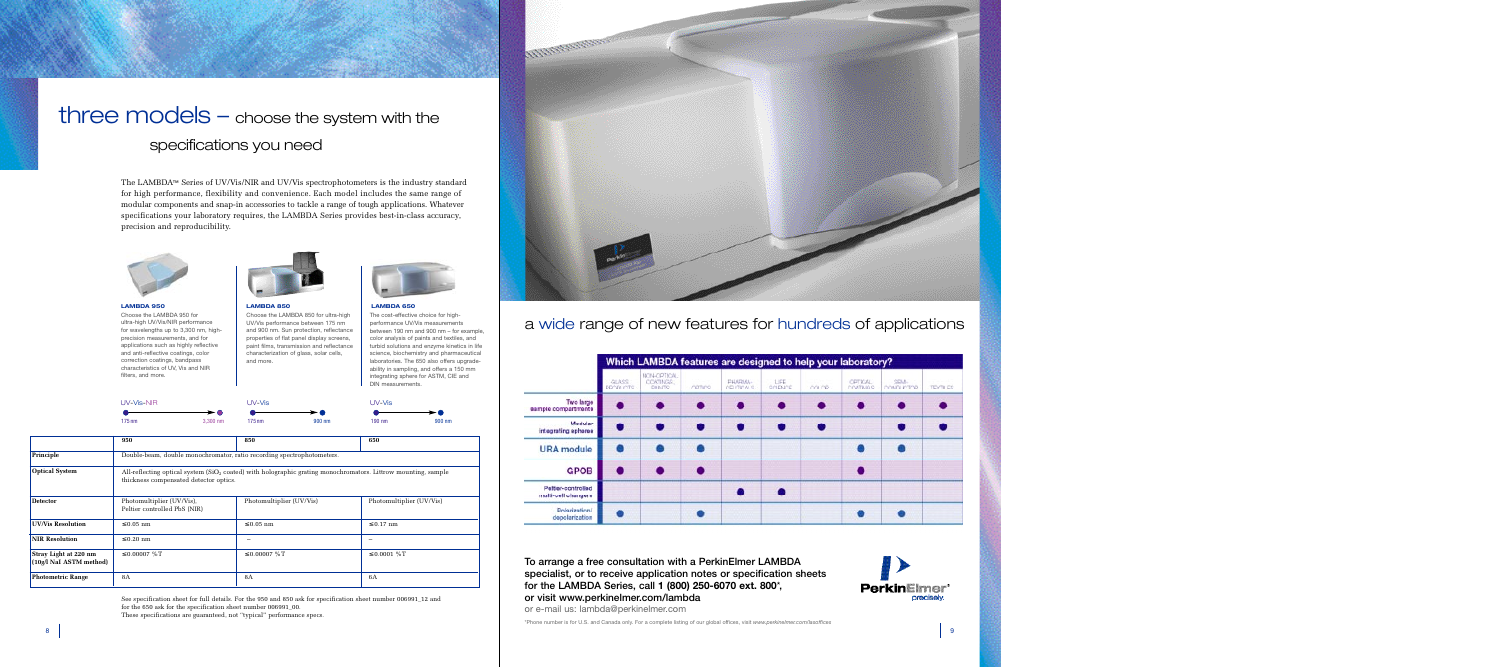





SECOND SAMPLING AREA Houses a range of snap-in sampling modules including transmission optics (shown), 60 mm and 150 mm integrating spheres and the Universal Reflectance Accessory (URA) for high-precision absolute reflectance measurements.

HIGH-SENSITIVITY PHOTOMULTIPLIER AND PELTIER-CONTROLLED PbS DETECTORS Provides full range UV/Vis/NIR coverage from 175 to 3,300 nm (LAMBDA 950 only). SAMPLE AND REFERENCE BEAM ATTENUATORS For extremely sensitive and accurate measurements on highly absorbing samples (LAMBDA 950/850 only). LARGEST SAMPLE COMPARTMENT IN THE INDUSTRY Allows easy access to a wide variety of sampling accessories and sample types. **9 6 7 8**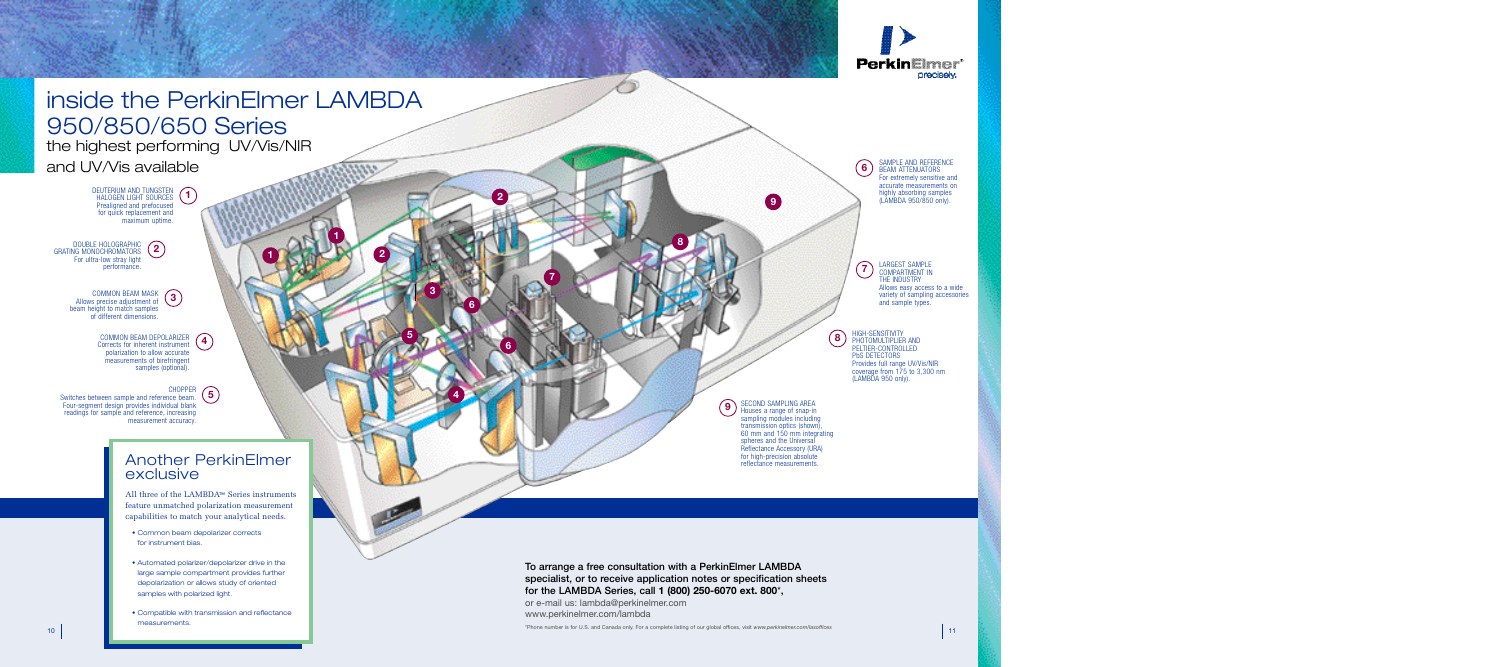# UV WinLab software – works the way you work

# **Easy-to-use, unrivaled security features**

**Ask your PerkinElmer LAMBDA™ sales specialist for a demo of UV WinLab software.**



Access control is built into the software, locking methods so that analysts follow defined procedures and cannot inadvertently make changes to key parameters. UV WinLab ES™ goes further, including multi-level user permissions and comprehensive audit trails and electronic signature points in a stringently controlled working environment.

With OneSource<sup>sm</sup> Laboratory Services, you've got the power of PerkinElmer on your side. Our OneSource solutions are focused on customer value creation through improving instrument performance, increasing uptime/efficiency and driving lab productivity. OneSouce offerings include:

# **Your worldwide partner for support**

- **Expert Support and Service**
- **Instrument Care and Upgrades**
- **Validation**
- **Education and Training**
- **Partnerships**

# **Global capabilities for rapid response**

With PerkinElmer's OneSource<sup>sm</sup> Service Plans, you are assured of rapid response to your instrument repair request.

# **Call 1 (800) 250-6070 ext. 800**\* **to arrange a FREE CONSULTATION with a PerkinElmer LAMBDA<sup>™</sup> specialist,**

An industry leader in service, PerkinElmer offers technical and support services in more than 125 countries, with a team of over 1,000 factory-trained service professionals. With global processes such as the ALERT network and global parts distribution, your service engineer will know the service history of your instruments and the methods you are running, providing you with the most effective and responsive service in the industry.

## **Application expertise and support**

PerkinElmer has more UV/Vis product specialists than any other instrument manufacturer, offering superior UV/Vis/NIR and UV/Vis application support. Our extensive industry knowledge and depth of our support staff assures you of a rapid solution to any problem. For the full range of PerkinElmer OneSource service and support offerings visit us at www.perkinelmer.com/onesource

# **Preventing downtime with on-demand service when you need it**

or e-mail us: lambda@perkinelmer.com www.perkinelmer.com/lambda

\* Phone number is for U.S. and Canada only. For a complete listing of our global offices, visit *www.perkinelmer.com/lasoffices*

# LAMBDA: backed by a network of **accessible** service engineers – worldwide

PerkinElmer's powerful UV WinLab™ software works the way you do – emulating laboratory workflow – guiding you through method development and reporting and analysis of results in simple steps. UV WinLab software also offers multiple tools, including databases, trending functions and security that you need to meet all of your analytical challenges and data requirements. The software is also available in an Enhanced Security™ (ES) 21 CFR Part 11 compliant version for regulated industries.

# **Maximum flexibility for enhanced productivity**

- Simple Method Development with scan, rate, quant, timedrive and wavelength program modes for maximum applications flexibility.
- Storage of all results in a secure database aids GLP and makes reviewing results easy.
- Intelligent querying allows searching on multiple table parameters.
- Trending tools offer ability to review, analyze and predict based on a set of method parameters. This unique feature provides in-depth insight to your analysis and can help identify problems before they happen.
- Fully integrated math engine.
- Ability to create customized report templates.



All instrument set-up parameters are easily accessed within UV WinLab software.